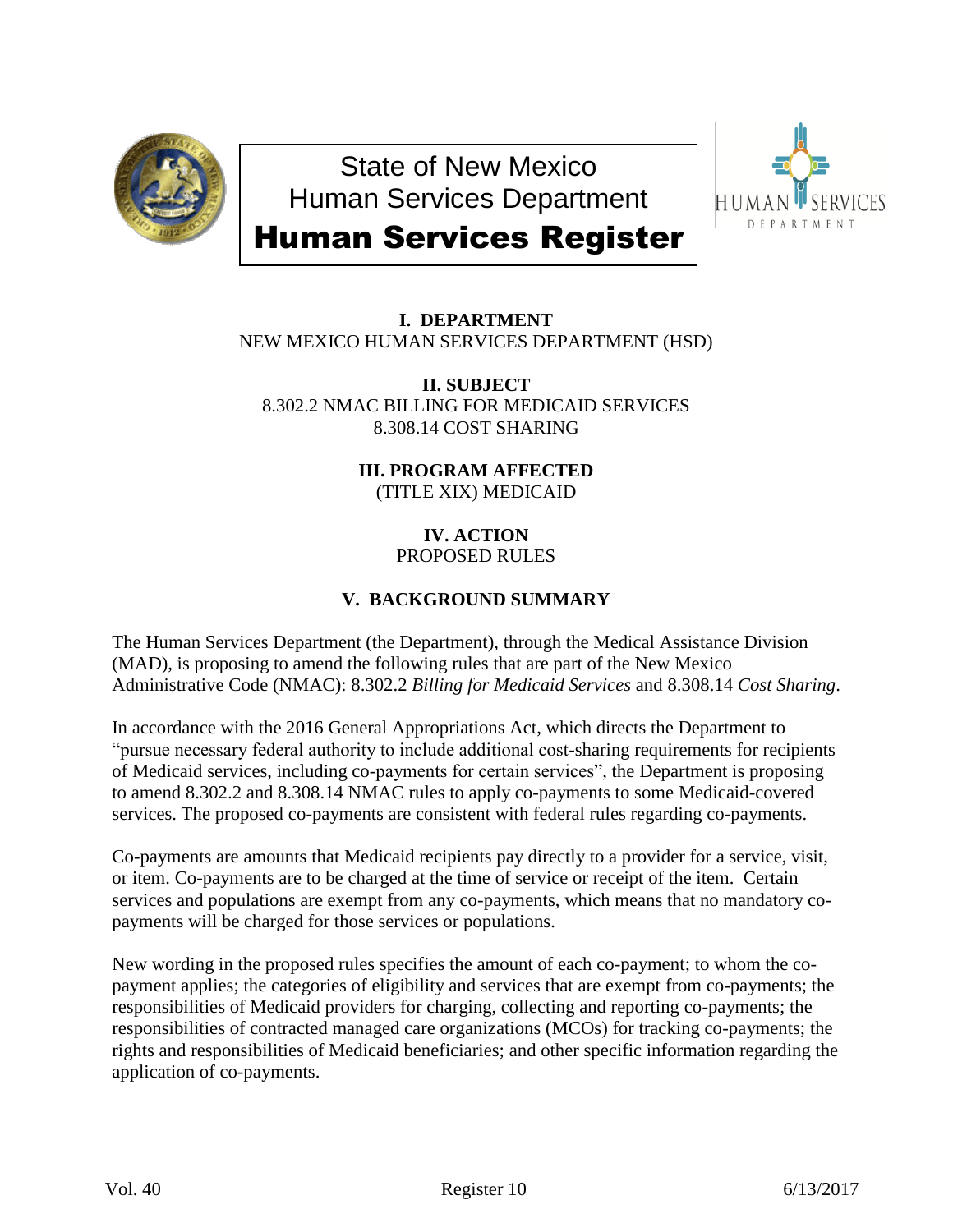The chart below summarizes a Medicaid beneficiary's applicable co-payment responsibilities, as proposed in 8.302.2 NMAC:

|                                                                          | <b>Children's Health</b><br><b>Insurance</b><br>Program (CHIP) | Working<br><b>Disabled</b><br><b>Individuals</b><br>(WDI) | <b>Other Adult</b><br>$Group-$<br><b>Category of</b><br>Eligibility (COE)<br>100<br>Beneficiaries with<br>income greater than<br>100% of the federal<br>poverty level (FPL) | <b>Other Medicaid</b><br><b>Categories</b><br>All FPLs and most<br><b>COEs</b> |
|--------------------------------------------------------------------------|----------------------------------------------------------------|-----------------------------------------------------------|-----------------------------------------------------------------------------------------------------------------------------------------------------------------------------|--------------------------------------------------------------------------------|
| <b>Outpatient office visits</b>                                          | \$5/visit                                                      | \$5/visit                                                 | \$5/visit                                                                                                                                                                   | No co-payment                                                                  |
| <b>Inpatient hospital stays</b>                                          | \$50/entire stay                                               | \$50/entire stay                                          | \$50/entire stay                                                                                                                                                            | No co-payment                                                                  |
| <b>Outpatient surgeries</b>                                              | \$50/procedure                                                 | \$50/procedure                                            | \$50/procedure                                                                                                                                                              | No co-payment                                                                  |
| <b>Prescription drugs,</b><br>medical equipment, and<br>medical supplies | \$2/prescription                                               | \$2/prescription                                          | \$2/prescription                                                                                                                                                            | No co-payment                                                                  |
| Non-preferred<br>prescription drugs                                      | \$8/prescription                                               | \$8/prescription                                          | \$8/prescription                                                                                                                                                            | \$8/prescription                                                               |
| Non-emergency use of<br>the hospital emergency<br>department             | $$8$ /visit                                                    | $$8$ /visit                                               | \$8/visit                                                                                                                                                                   | \$8/visit                                                                      |

# **Summary of General Information in the Proposed Rules**

Co-payments are not to be charged to the following exempt Medicaid beneficiaries: (a) Native Americans who are active or previous users of the Indian Health Service (IHS), tribal 638 health programs, or urban Indian health programs, who are coded as Native American in the eligibility and enrollment information technology (IT) system; (b) Persons who are receiving care in an intermediate care facility for individuals with intellectual disabilities (ICF-IID); (c) Persons who are enrolled only in the qualified Medicare beneficiary (QMB), specified low-income Medicare beneficiary (SLIMB), or qualified individuals programs; (d) Persons who are covered only under the Medicaid family planning program; (e) Persons who are enrolled in the program of all-inclusive care for the elderly (PACE); (f) Persons who are enrolled in the 1915(c) developmentally disabled waiver program; or (g) Persons who are receiving hospice care.

Co-payments are not to be charged for the following exempt services: (a) Community benefit services, nursing facility stays, or home and community based (HCBS) waiver services; (b) Hospice care services; (c) Family planning services, procedures, surgeries, prescription drug items, supplies, and devices; (d) Pregnancy-related health care, including tobacco cessation treatment for pregnant women, prenatal drug items, and postnatal care; (e) Laboratory, radiology and diagnostic laboratory tests and measurements ordered by a practitioner; (f) Emergency services; (g) Preventive services, including well-child visits, immunizations, periodic health exams; and covered preventive care and screenings as advised by the U.S. Preventive Services Task Force A and B recommendations; (h) Preventive dental cleanings and exams; and covered routine vision care services; (i) Services provided to minors that are protected under minor consent laws; (j) Behavioral health outpatient visits, inpatient hospital stays, and psychotropic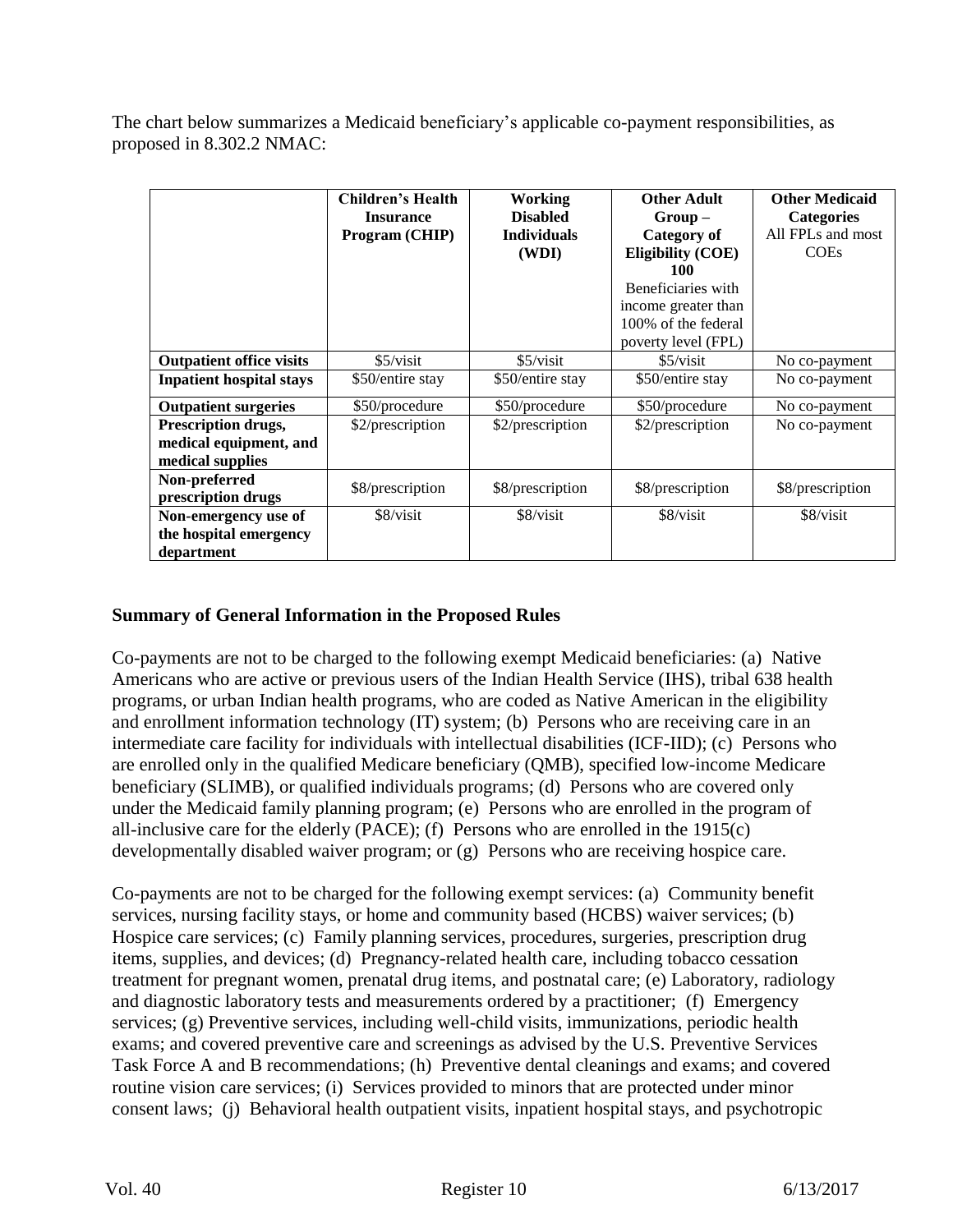drug items; (k) Labor and delivery inpatient obstetric stays; (l) Services rendered to treat provider preventable conditions as defined at 42 CFR 447.26(b); (m) Services rendered before an individual's determination of Medicaid eligibility, even if covered retroactively; (n) Services rendered under the Medicaid school-based services (MSBS) program; (o) Services rendered under agreement with the Department of Health (DOH) Children's Medical Services program; or (p) Services covered by Medicare or a Medicare Advantage plan, or following payment by another primary insurer when the Medicaid payment is made toward a deductible, co-insurance, or co-payment determined by the primary payer.

A Medicaid provider or provider who is contracted with a Medicaid managed care organization (MCO) must adhere to the rules for charging, collecting, and reporting co-payments.

A provider may not deny services to a beneficiary on account of the beneficiary's inability to pay the co-payment when the household has income at or below 100% FPL. Before charging a copayment, the provider must confirm the beneficiary's eligibility information by checking the beneficiary's MCO member card or information in the Medicaid provider portal to verify if a copayment applies.

If a service subject to co-payments is provided, the Medicaid beneficiary remains liable for payment of the co-payment amount. The provider must apply the co-payment and may attempt to collect any unpaid charges at the time of services, at a later appointment, or by billing the Medicaid beneficiary.

Medicaid co-payments incurred by all beneficiaries in the household may not exceed an aggregate limit of five percent of the household's income, as applied on a calendar quarterly basis. If the beneficiary has a break in Medicaid coverage within the quarter, co-payment accruals toward the household maximum continue to apply during the quarter and do not reset until the following calendar quarter.

For more detailed information on the responsibilities of a provider or the rights and responsibilities of Medicaid beneficiaries, refer to the text of the proposed rule changes.

# **Summary of the Application of Co-payments in the Proposed Rules**

The co-payment for outpatient office visits is charged for non-preventive care outpatient office and clinic visits, hospital outpatient department visits for physician or other practitioner services, non-preventive dental visits, urgent care visits, and outpatient professional therapies. For a single service that requires multiple visits to complete, such as a crown, orthodontia, or dentures, a co-payment is applied only on the date of the initial service.

The co-payment for inpatient hospital stays is charged per hospital stay. Only one co-payment is charged per inpatient stay, including when a patient is transferred from one hospital to another hospital. When an inpatient Medicaid beneficiary is transferred to another hospital, the copayment is charged by the original hospital.

The outpatient surgery co-payment is charged for outpatient surgeries performed in office settings, outpatient facilities, and ambulatory surgical centers that are performed separately and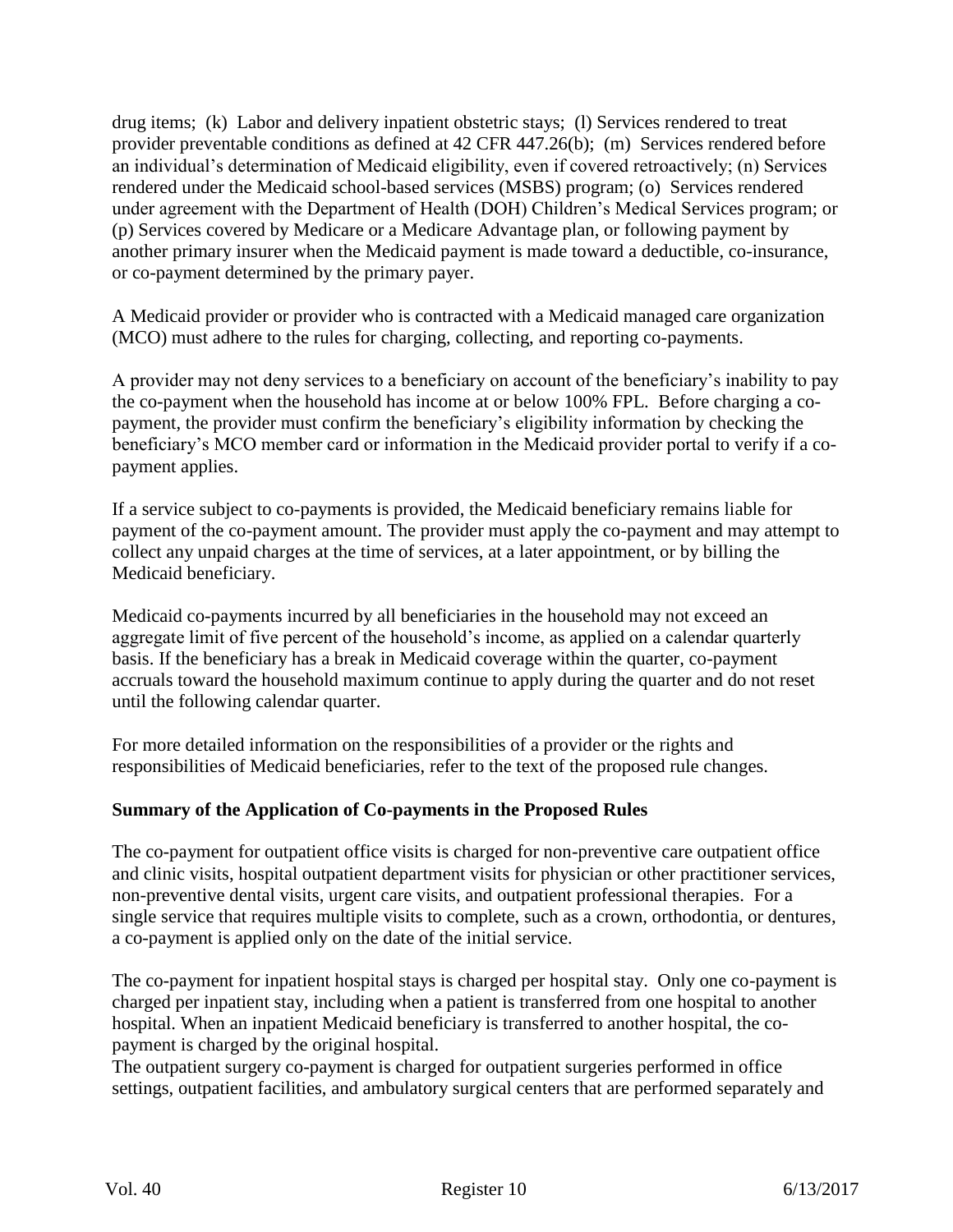distinct from an office clinic or outpatient visit. The co-payment applies only to the primary surgical procedure performed.

Co-payments for prescription drugs, medical equipment, and medical supplies are charged for prescribed drugs, medical equipment, and medical supplies for a prescription, purchased item or monthly rental.

Co-payments for non-preferred prescription drugs are charged when a non-preferred prescription drug is not on the first tier of a preferred drug list. The co-payment for non-preferred prescription drugs does not apply if (a) in the prescriber's estimation, the lower-cost alternative drug item available on the PDL is either less effective for treating the beneficiary's condition or would have more side effects or a higher potential for adverse reactions; and (b) the prescriber has stated that the non-preferred drug is medically necessary on the prescription. If there is no medical justification for the use of a non-preferred drug, the co-payment is to be assessed by the pharmacy provider.

Co-payments are not applied to family planning drugs or items, drugs for pregnancy-related conditions, or drugs that are classified as psychotropic drugs for the treatment of behavioral health conditions. Minor tranquilizers, sedatives, hypnotics, and stimulants to treat attention deficit disorders are not considered psychotropic medications for the purpose of this provision. The co-payment for non-preferred prescription drugs applies to beneficiaries enrolled in any Medicaid category of eligibility and at any income level, unless the service or recipient is specifically exempted in the rule.

Co-payments for non-emergency use of the hospital emergency department (ED) are charged only after specific conditions are met. This co-payment applies to beneficiaries enrolled in any Medicaid category of eligibility and at any income level, unless the service or recipient is specifically exempted in the rule. Non-emergency care is defined as any health care service provided to evaluate and/or treat any medical condition such that a prudent layperson possessing an average knowledge of medicine and health determines that immediate unscheduled medical care is not required. If it is determined that the condition is not an emergency and that care could have been provided appropriately elsewhere, and the individual still opts to be treated in the hospital ED, then the individual will be required to pay the co-payment. This process does not limit a hospital's obligations for screening and stabilizing treatment of an emergency medical condition under Section 1867 of the Social Security Act; or modify any obligations under either state or federal standards relating to the application of a prudent-layperson standard for payment or coverage of emergency medical services by MAD or any contracted MCO.

Before providing non-emergency services and imposing co-payments for such services, the hospital providing care must (a) conduct an appropriate medical screening under 42 CFR 489.24, subpart G, to determine that the individual does not need emergency services; (b) Inform the individual of the amount of his or her co-payment obligation for non-emergency services provided in the ED; (c) Provide the individual with the name and location of an available and accessible alternative non-emergency services provider; (d) make a determination that the alternative provider can provide services to the individual in a timely manner with the imposition of a lesser co-payment or no co-payment if the individual is otherwise exempt from co-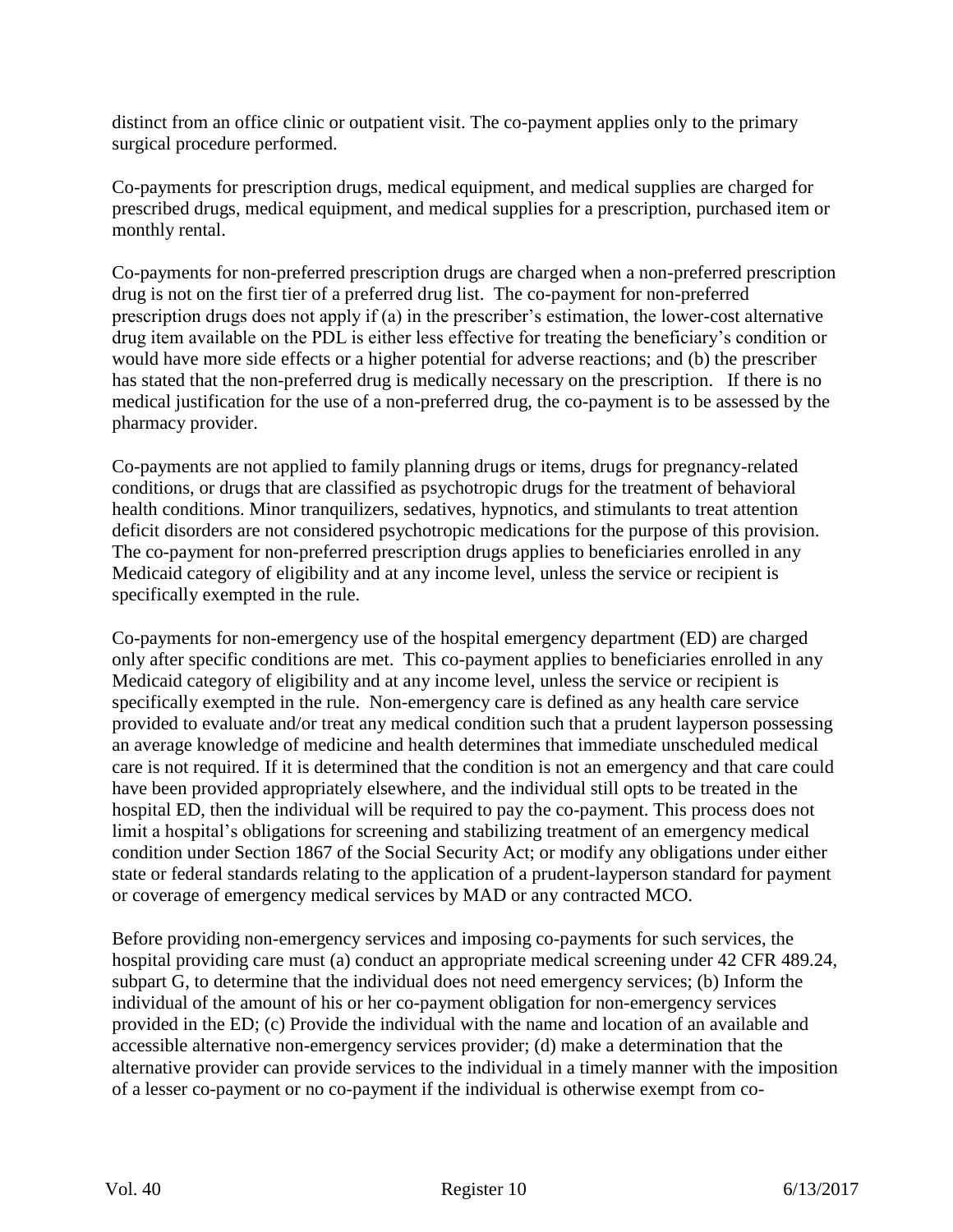payments; and (e) make a referral to coordinate scheduling for treatment by the alternative provider. If the beneficiary chooses to receive services from the alternative provider, the copayment may not be assessed. If the beneficiary has been advised of the available alternative provider and of the amount of the co-payment due, and chooses to continue to receive treatment for a non-emergency condition at the hospital ED, the hospital shall assess the co-payment.

#### **VI. RULES**

These proposed rules will be contained in 8.302.2 and 8.308.14 NMAC. The register and proposed rule language are available on the HSD website at: <http://www.hsd.state.nm.us/LookingForInformation/registers.aspxx> and [http://www.hsd.state.nm.us/public-notices-proposed-rule-and-waiver-changes-and-opportunities](http://www.hsd.state.nm.us/public-notices-proposed-rule-and-waiver-changes-and-opportunities-to-comment.aspx)[to-comment.aspx.](http://www.hsd.state.nm.us/public-notices-proposed-rule-and-waiver-changes-and-opportunities-to-comment.aspx) If you do not have internet access, a copy of the proposed register and rule may be requested by contacting MAD outside of Santa Fe at 505-888-997-2583 extension 7- 6252 or in Santa Fe 827-6252.

#### **VII. EFFECTIVE DATE**

The Department proposes to implement these rules effective October 1, 2017.

#### **VIII. PUBLIC HEARING**

A public hearing to receive testimony on these proposed rules will be held in the Rio Grande Conference Room, Toney Anaya Building, 2550 Cerrillos Road Santa Fe on July 14, 2017 at 9:00 a.m. Mountain Daylight Time (MDT).

If you are a person with a disability and you require this information in an alternative format or require a special accommodation to participate in the public hearing, please contact the Medical Assistance Division in Santa Fe at 505-827-6252. The Department's TDD system may be accessed toll-free at 1-800-659-8331 or in Santa Fe by calling 827-3184. The Department requests at least 10 days advance notice to provide requested alternative formats and special accommodations.

Copies of all comments will be made available by MAD upon request by providing copies directly to a requestor or by making them available on the MAD website or at a location within the county of the requestor.

#### **IX. ADDRESS**

Interested persons may address written or recorded comments to:

Human Services Department Office of the Secretary ATTN: Medical Assistance Division Public Comments P.O. Box 2348 Santa Fe, New Mexico 87504-2348